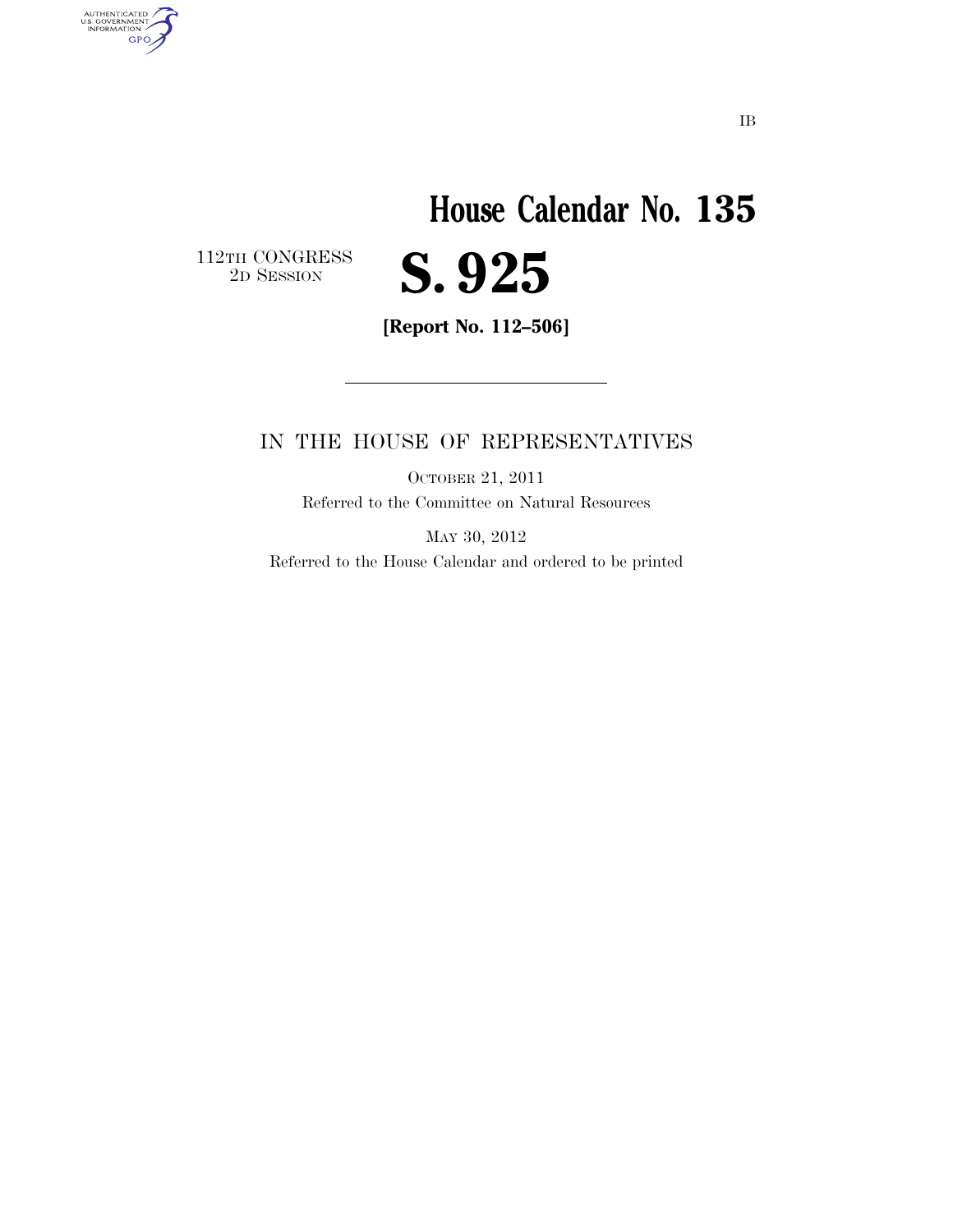2

To designate Mt. Andrea Lawrence.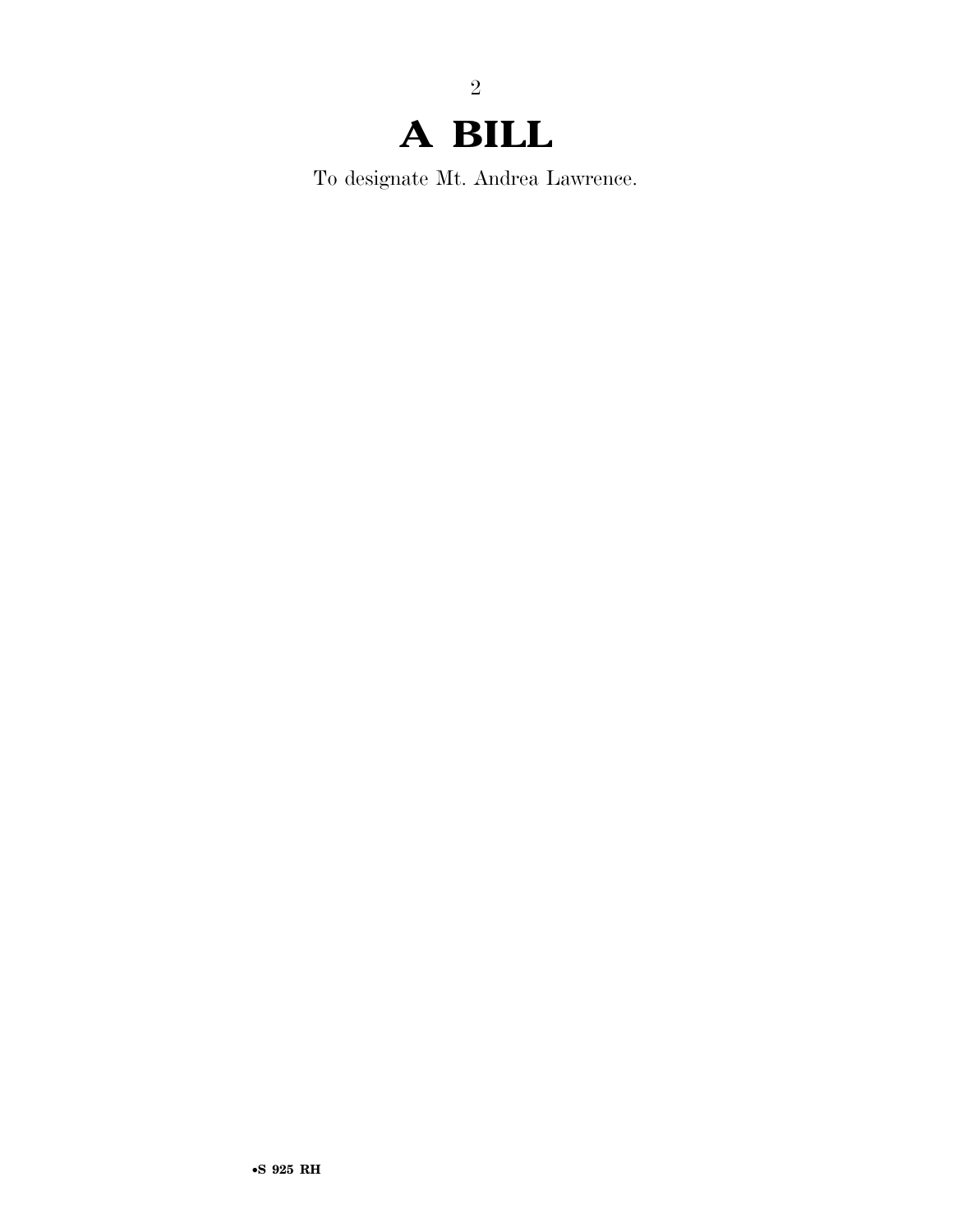*Be it enacted by the Senate and House of Representa- tives of the United States of America in Congress assembled,*  **SECTION 1. SHORT TITLE.** 

 This Act may be cited as the ''Mt. Andrea Lawrence Designation Act of 2011''.

#### **SEC. 2. FINDINGS.**

Congress finds that Andrea Mead Lawrence—

 (1) was born in Rutland County, Vermont, on April 19, 1932, where she developed a life-long love of winter sports and appreciation for the environ-ment;

 (2) competed in the 1948 Winter Olympics in St. Moritz, Switzerland, and the 1956 Winter Olym- pics in Cortina d'Ampezzo, Italy, and was the torch lighter at the 1960 Winter Olympics in Squaw Val-ley, California;

 (3) won 2 Gold Medals in the Olympic special and giant slalom races at the 1952 Winter Olympics in Oslo, Norway, and remains the only United States double-gold medalist in alpine skiing;

 (4) was inducted into the U.S. National Ski Hall of Fame in 1958 at the age of 25;

 (5) moved in 1968 to Mammoth Lakes in the spectacularly beautiful Eastern Sierra of California,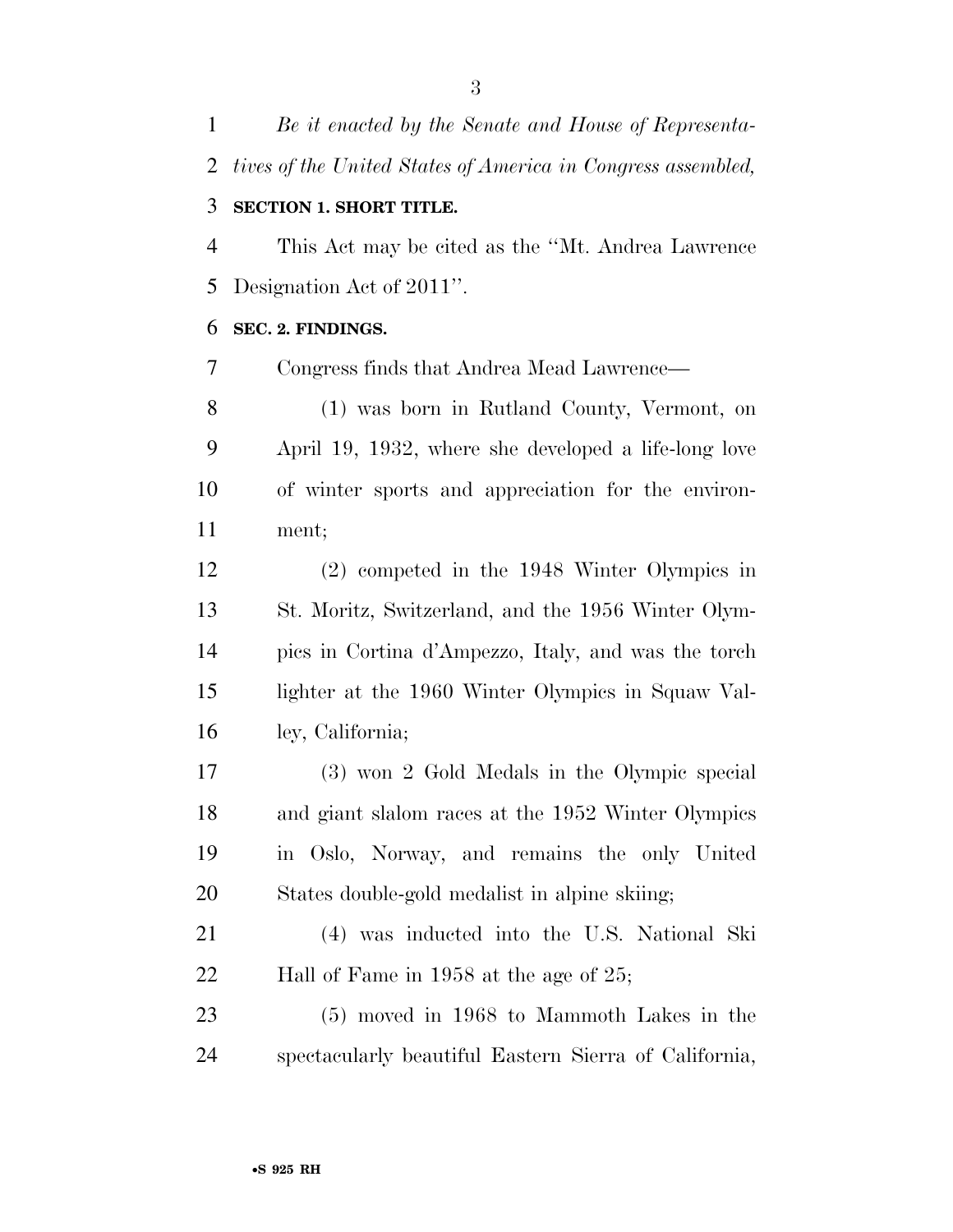a place that she fought to protect for the rest of her life;

 (6) founded the Friends of Mammoth to main- tain the beauty and serenity of Mammoth Lakes and the Eastern Sierra;

 (7) served for 16 years on the Mono County Board of Supervisors, where she worked tirelessly to protect and restore Mono Lake, Bodie State Historic Park, and other important natural and cultural landscapes of the Eastern Sierra;

 (8) worked, as a member of the Great Basin Air Pollution Control District, to reduce air pollution that had been caused by the dewatering of Owens Lake;

 (9) founded the Andrea Lawrence Institute for Mountains and Rivers in 2003 to work for environ- mental protection and economic vitality in the region she loved so much;

 (10) testified in 2008 before the Mono County Board of Supervisors in favor of the Eastern Sierra and Northern San Gabriel Wild Heritage Act, a bill 22 that was enacted the day before she died;

 (11) passed away on March 31, 2009, at 76 years of age, leaving 5 children, Cortlandt, Matthew,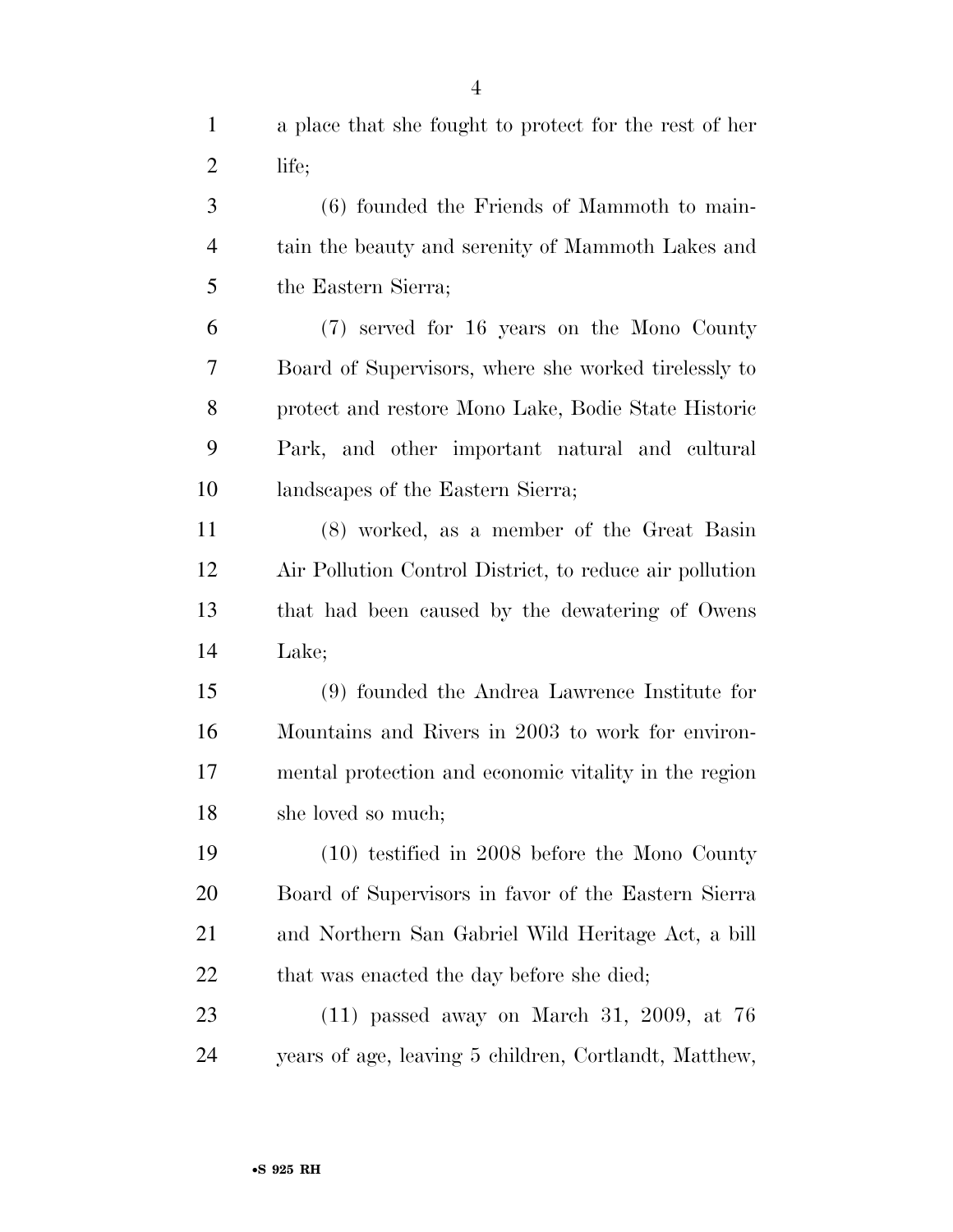Deirdre, Leslie, and Quentin, and 4 grandchildren; and

 (12) leaves a rich legacy that will continue to benefit present and future generations.

#### **SEC. 3. DESIGNATION OF MT. ANDREA LAWRENCE.**

 (a) IN GENERAL.—Peak 12,240 (which is located 0.6 miles northeast of Donahue Peak on the northern border of the Ansel Adams Wilderness and Yosemite National Park (UTM coordinates Zone 11, 304428 E, 4183631 N)) shall be known and designated as ''Mt. Andrea Law-rence''.

 (b) REFERENCES.—Any reference in a law, map, reg- ulation, document, record, or other paper of the United States to the peak described in subsection (a) shall be con-sidered to be a reference to ''Mt. Andrea Lawrence''.